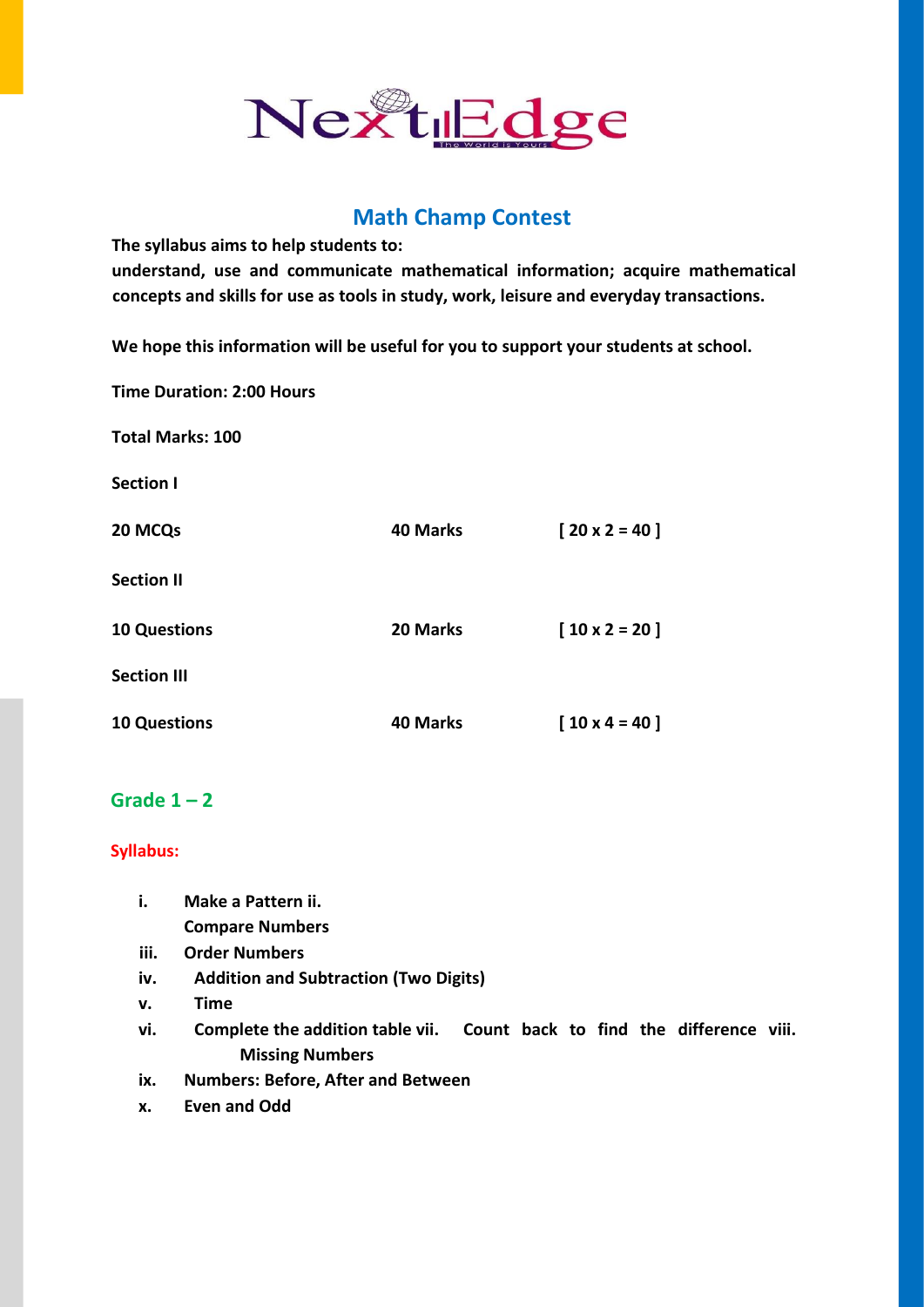## **Grade 3 – 4**

#### **Syllabus:**

- **1. Pattern**
- **2. Number**

#### **A. Representing Numbers**

- **i. Write as Numbers**
- **ii. Write in Words iii. Numbers in order**
- **iv. Even and Odd**
- **B. Addition and Subtraction**
- **C. Multiplication and Division**
- **D. Fraction**

#### **3. Data**

- **i. Data Tables**
- **ii. Picture Graph**

#### **4. Shapes**

- **i. Rectangle**
- **ii. Square**
- **iii. Triangle**
- **iv. Parallelogram**

#### **5. Measurement**

**i. Time**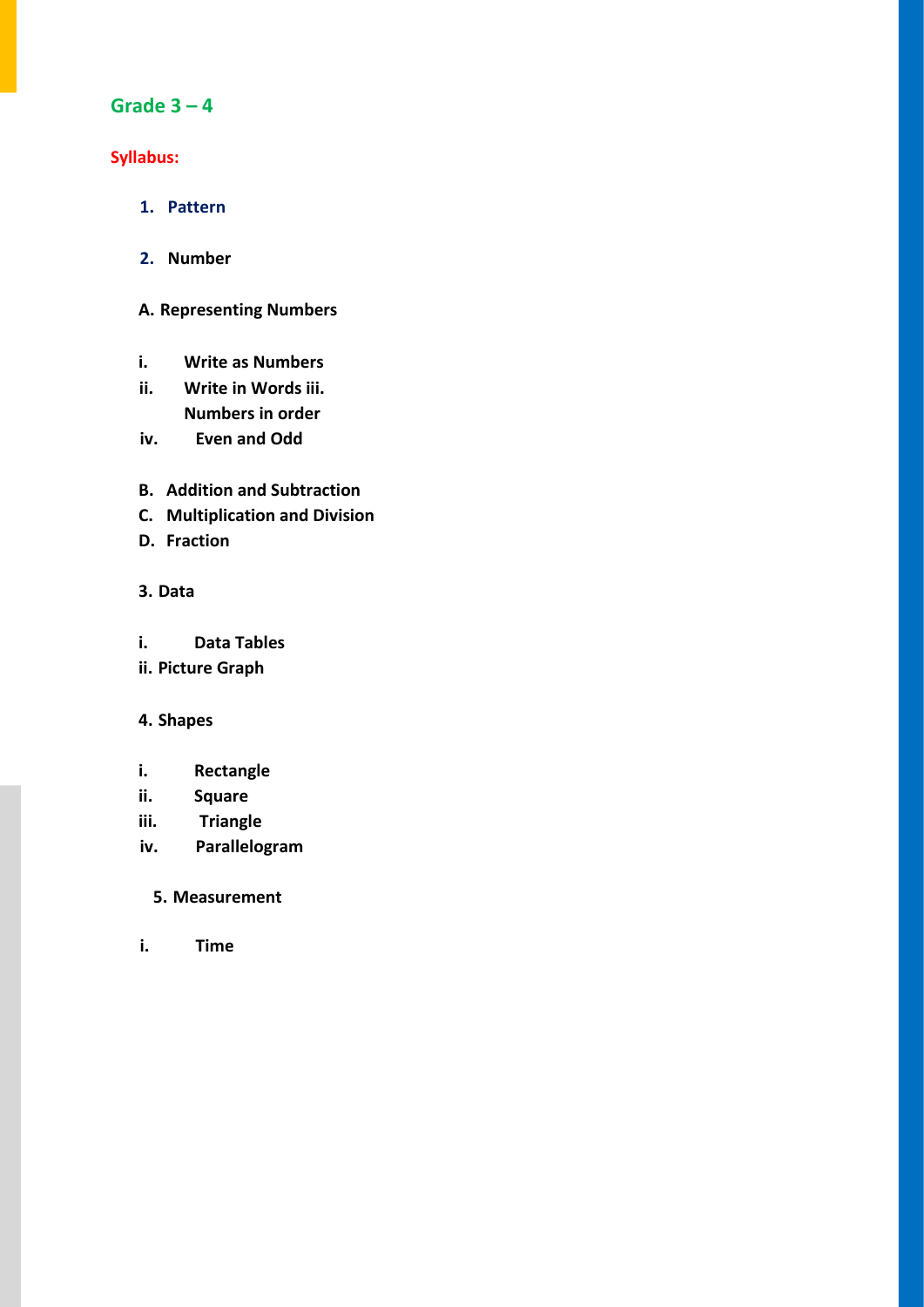## **Grade 5 – 6**

#### **Syllabus**

#### **1. Number**

- **i. Write in Numbers**
- **ii. Write in Words**
- **iii. Factors and Multiples**
- **iv. Operation on Whole Numbers**
- **v. Comparison and Equivalence**
- **vi. Operations on Decimal**

#### **2. Chance and Data**

- **i. Simple and Everyday Events**
- **ii. Picture Graph**
- **iii. Column Graph**
- **iv. Line Graph**

#### **3. Algebra and Pattern**

- **i. Simple Geometric Pattern**
- **ii. Simple Number Pattern**

#### **4. Measurement**

- **i. Length and Area**
- **ii. Mass and Time**

#### **6. Shapes**

- **i. Rectangle**
- **ii. Square**
- **iii. Triangle**
- **iv. Parallelogram**